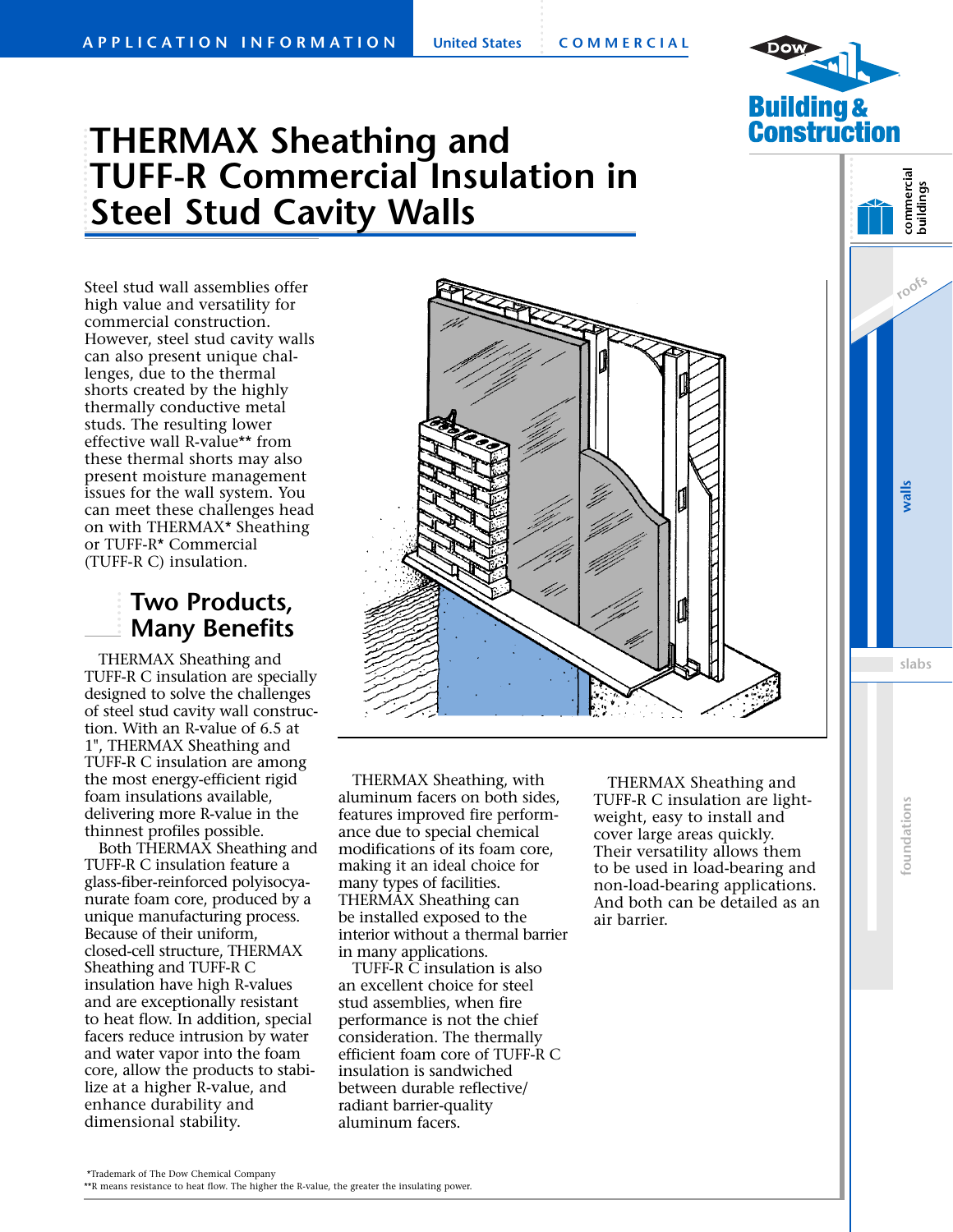

All cases have 1/2" interior gypsum with R-0.56 and no air films or exterior finishes.<br>(2) Installed cost differences (compared to base case) determined by substituting 1/2" gypsum<br>with THERMAX or TUFF-R C (in the insulati Installed cost comparisons based on 2005 RS Means Building Construction Cost Data.

## **THERMAX and Fire Performance**

To address model building code concerns about flammability of wall constructions with combustible components, the National Fire Protection Association (NFPA) has developed NFPA 285, a pass/fail test for two-story wall assemblies with a window.

NFPA 285 test criteria require that flame not spread either vertically or laterally beyond an acceptable distance from the area of flame plume impingement on the exterior face of the second-floor wall assembly.

THERMAX Sheathing complies with fire-resistive codes and can be used in hourly rated wall assemblies and in structures that must meet NFPA 285.

## **Wall Performance Maximized**

While steel studs offer superior strength and structural integrity, their thermal conductivity can threaten the thermal performance of the entire wall assembly. THERMAX Sheathing and TUFF-R C insulation slow heat transfer and help building owners realize maximum benefits from this form of construction.

#### **R-VALUE AND THERMAL EFFICIENCY**

Steel studs transfer heat approximately 10 times faster than wood studs. This can lead to thermal bridging, where heat bypasses the cavity insulation and is transferred through the studs.

During summer months and in hot climates, steel studs can cool the exterior cladding where it is attached to the steel studs.

Similarly, during winter months and in cool climates, interior surfaces on gypsum board can be cooler at stud locations than the rest of the wall. This can cause dust and dirt to deposit at these cold spots, leading to poor exterior aesthetics and increased maintenance costs.

Installing THERMAX Sheathing or TUFF-R C insulation in place of exterior gypsum sheathing makes steel stud wall assemblies much more thermally efficient. Figure 1 shows that adding THERMAX Sheathing or TUFF-R C insulation greatly increases the effective R-value of the wall assembly. Additionally, by eliminating batt insulation, specified R-values can be reached at a lower installed cost.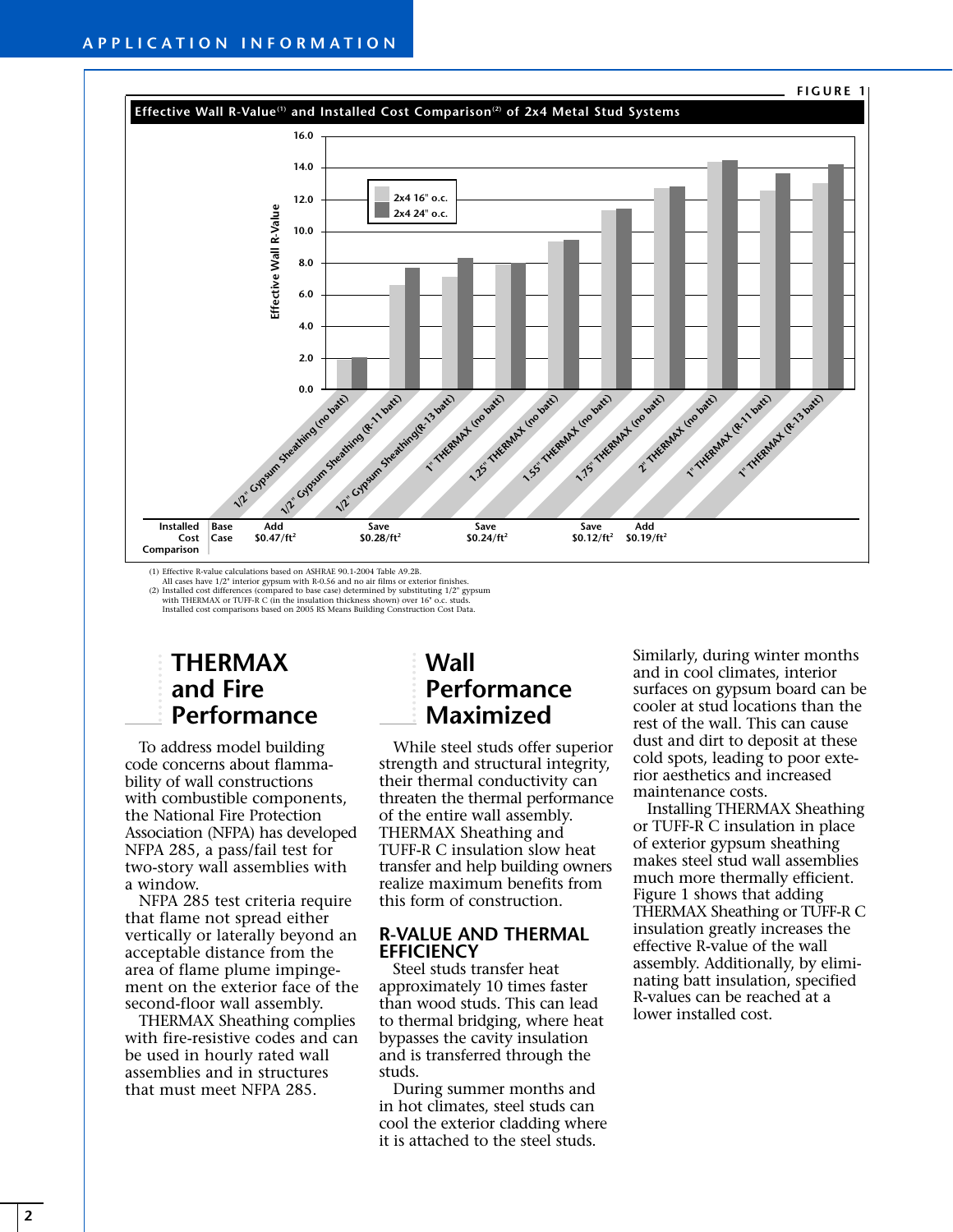#### **MOISTURE CONTROL**

Moisture that enters the wall cavity can condense if it reaches a cold spot (below the dew point). In a wall that is not properly insulated, a steel stud may provide that cold spot.

Condensation within walls can lead to corrosion of the steel studs, loss of R-value and moisture accumulation.

THERMAX Sheathing and TUFF-R C insulation cover the entire wall and insulate areas cavity insulation can't reach. By reducing air infiltration and keeping the cavity temperature above the dew-point temperature, THERMAX Sheathing and TUFF-R C insulation help reduce condensation. They also help enhance the effectiveness of cavity insulation.

## **Design Options**

Figures 2 and 3 represent two common designs for steel stud cavity wall construction. THERMAX Sheathing and TUFF-R C insulation perform equally well in both wall assemblies, providing excellent thermal efficiency and moisture control. THERMAX Sheathing or TUFF-R C insulation may be installed directly over steel studs or over the structural sheathing. For more information about steel stud wall construction and installation of Dow insulation products, contact your Dow representative.

### **BRACING AND DEFLECTION CRITERIA**

The Brick Institute Association (BIA) Technical Note 28B states that "steel studs must be designed to provide adequate out-of-place support for all loads imposed on the wall system.

This is done by establishing a maximum deflection limit on the stud while maintaining steel stress values in the stud within permissible limits. The allowable out-of-plane deflection of the studs should be restricted to L/600 using service level loads." The service level loads are based on a number of building-specific variables such as location, height and surrounding terrain. Technical Note 28B also states that the flanges of the steel studs must be laterally braced to resist compression in bending.

The bracing and deflection design process is complicated and requires the services of a trained professional. The following points should be kept in mind when designing this type of system:

- THERMAX Sheathing and TUFF-R C insulation are not structural sheathing materials and should not be included as part of the structural design.
- Disregard any contribution of the gypsum sheathing in determining the stiffness of the backing.†
- Verify that the manufacturer of exterior gypsum sheathing recommends its product as a structural sheathing.
- Many designers recognize that bracing needs to be connected to the studs to be effective and that gypsum interior and exterior cladding is not always reliable for preventing rotation, let alone for composite action.
- Allow use of gypsum sheathing as bracing only in dry conditions. Standard fastening may not be adequate if gypsum sheathing is used as bracing. Ensure that cyclic loading will not render the sheathing ineffective as bracing.



**Steel stud cavity wall with interior gypsum, air/vapor retarder and uninsulated stud cavity. The designer may want to consider sealing the external joints of the foam by taping or caulking.**





**Steel stud cavity wall with interior and exterior gypsum, uninsulated stud cavity, and no air/vapor retarder. The designer may want to consider sealing the external joints of the foam by taping or caulking.**